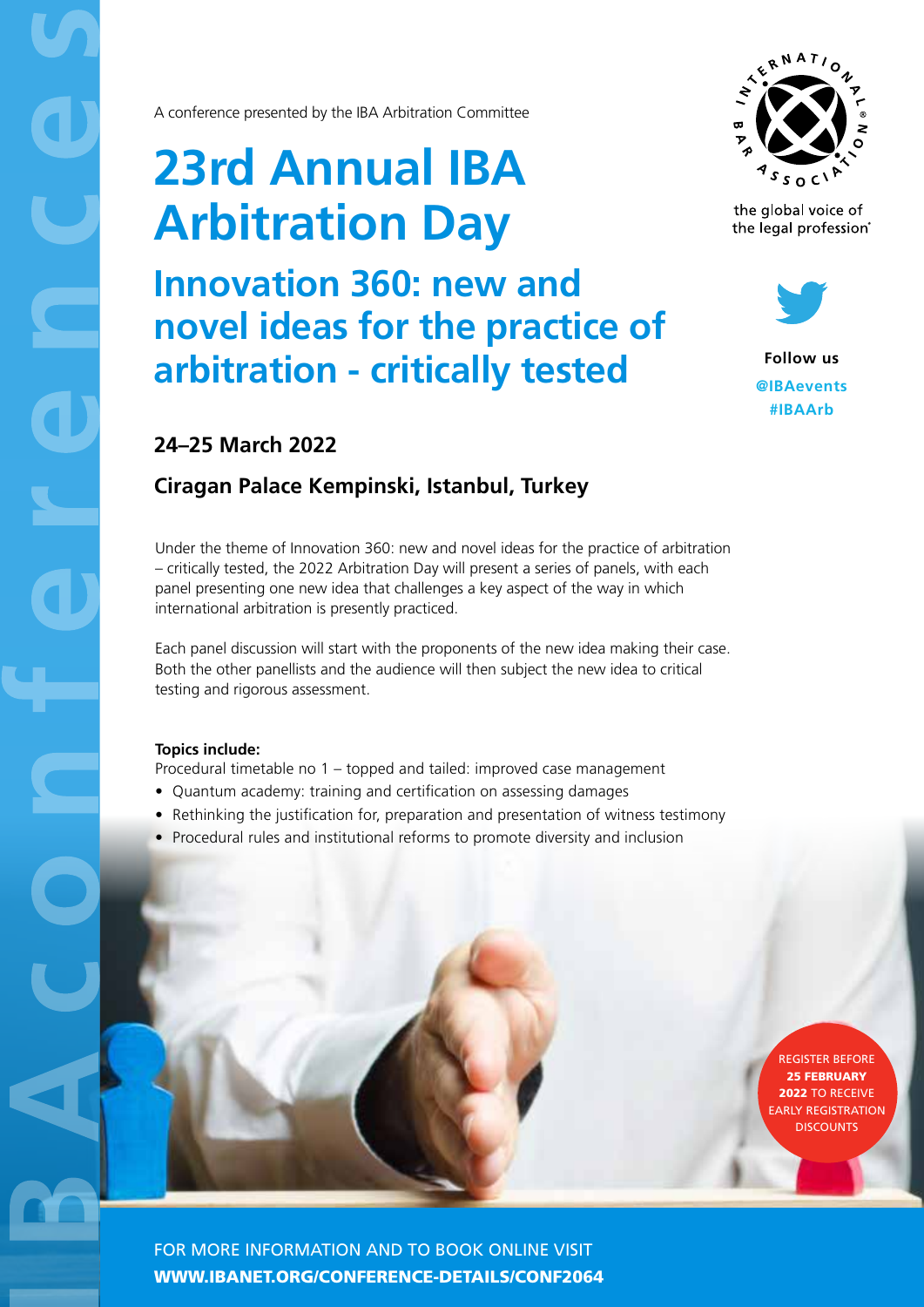# Programme

#### Conference Co-Chairs

Valeria Galíndez *Galíndez Arbitragem, Sao Paulo; Co-Chair, IBA Arbitration Committee* Samaa Haridi *Hogan Lovells, New York; Co-Chair, IBA Arbitration Committee* 

#### Programme Committee

Julie Bedard *Skadden Arps Slate Meagher & Flom, New York* Gaetan Verhoosel *Three Crowns, London*

#### Organising Committee Chair

Utku Cosar *Cosar Avukatlik Burosu, Istanbul* 

#### Organising Committee

Mohamed S Abdel Wahab *Zulficar & Partners, Cairo; Co-Chair, IBA Arab Regional Forum* Diana Akikol *Walder Wyss, Geneva* Sultan M Al-Abdulla *Sultan Al-Abdulla & Partners, Doha* Cecilia Carrara *Legance Avvocati Associati, Rome* Wade M Coriell *King & Spalding, Singapore*  Sandra De Vito Bieri *Bratschi Ltd, Zurich* Georgi Dimitrov *Georgi Dimitrov Attorney at Law, Skopje, Macedonia* Raed Fathallah *Bredin Prat, Paris* Matthew Gearing QC *Fountain Court Chambers, London* Teresa Giovannini *LALIVE, Geneva*  Paula Hodges QC *Herbert Smith Freehills, London*  Sara Koleilat-Aranjo *Al Tamimi & Company, Dubai; Secretary, IBA Arab Regional Forum*  Melissa Magliana *LALIVE, Zurich*  Nania Owusu-Ankomah Sackey *Bentsi-Enchill Letsa & Ankomah, Accra; Co-Chair, Africa Arbitration Group*  Professor Patricia Saiz *Professor of Arbitration and Director of International Relations, Esade Ramon Llull University, Barcelona; Diversity and Inclusion Officer, IBA Arbitration Committee* Ank Santens *White & Case, New York* Franz Schwarz *WilmerHale, London*  Vilija Vaitkute Pavan *Ellex Valiunas, Vilnius* Dalibor Valinčić *Wolf Theiss, Zagreb* Alvin Yeo *WongPartnership, Singapore*  Roland Ziadé *Linklaters, Paris*

### Host Committee

Akinci Law Office Erdem & Erdem Law Office Esin Attorney Partnership GKC Partners Hergüner Bilgen Özeke Attorney Partnership Kabine Law Office Kolcuo lu Demirkan Koçaklı Attorneys at Law Moro lu Arseven Law Firm Osmanoglu Law Firm Paksoy Law Firm

## **Headline social event sponsor Conference welcome reception sponsor**





HUKUK BÜROSU · ATTORNEYS AT LAW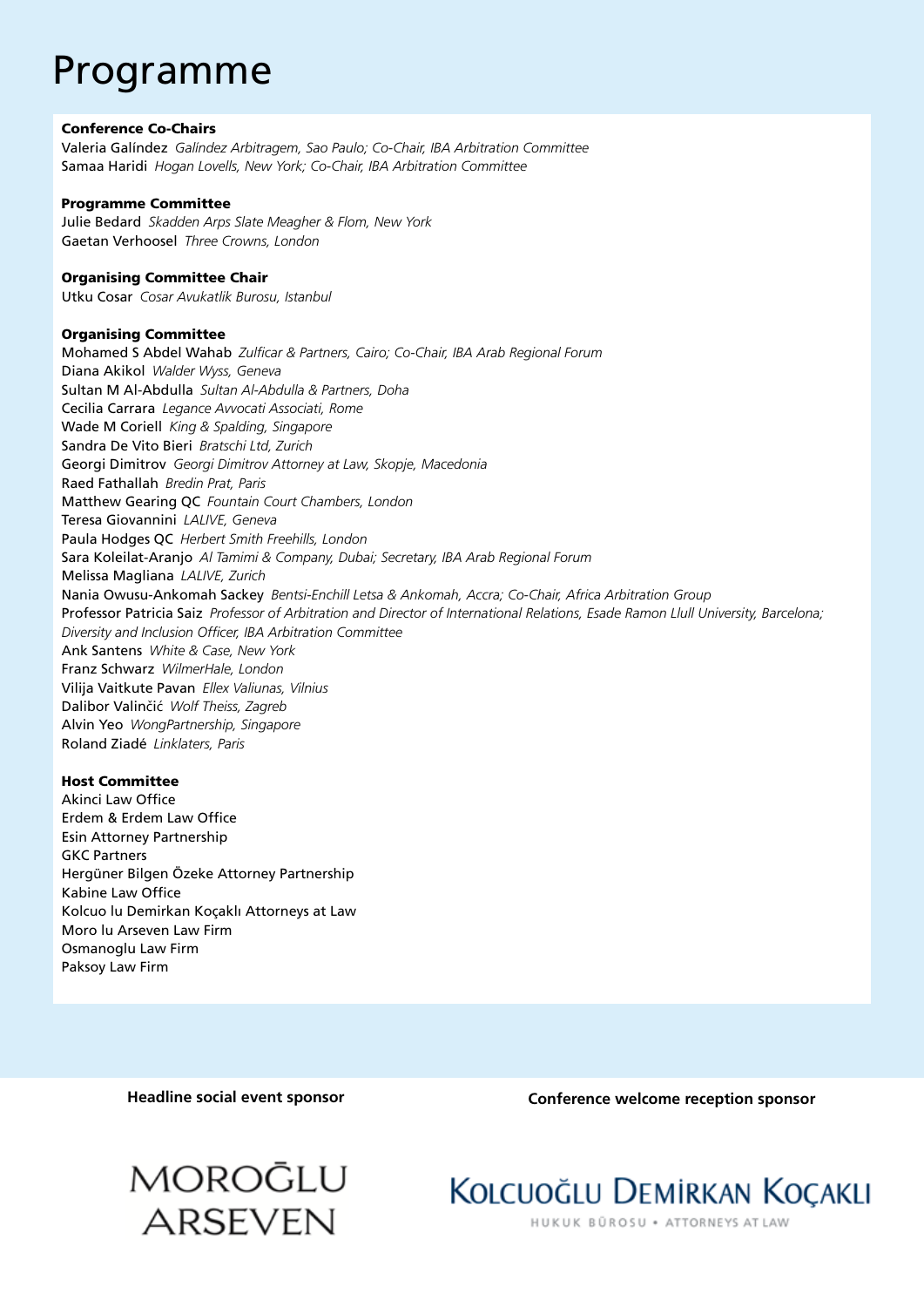# Thursday 24 March

1300 – 1800 **Young Practitioners' Symposium**

Further event details such as full programme and booking information can be found at www.ibanet.org/conference-details/ CONF2185

#### 1900 – 2100 **Welcome reception**  *Ciragan Palace Kempinski*

The reception is open to all registered delegates. Please indicate your attendance when registering either online or via the registration form included within this programme.

# Friday 25 March

0730 – 1745 **Registration** 

### 0750 – 0900

## **IBA Mediation Committee panel and breakfast: The golden age of mediation and the role of arbitration**

*Ciragan Palace Kempinski* 

Ticket price: €75.

Please indicate your attendance when registering either online or via registration form included within this programme.

### 0915 – 0930 **Opening remarks**

Samaa Haridi *Hogan Lovells, New York; Co-Chair, IBA Arbitration Committee* 

#### 0930 – 1045

## **Procedural timetable no 1 – topped and tailed: improved case management**

Lucy Reed will make the case for a more robust Procedural Order template to include, as encouraged options:

- A tribunal session before the hearing to discuss the case and flag questions for counsel
- Regular short teleconferences with the presiding arbitrator to anticipate, air and decide minor issues
- A 'Kaplan early opening'
- Key points in the schedule for the parties to consider settlement/ mediation
- Brief bullet-point post-hearing submissions on key open points
- Reserve dates for subsequent in-person/telephone deliberations

#### *Proponent*

Lucy Reed *Arbitration Chambers, New York; President of ICCA (2020 – 2023) and President of Singapore International Arbitration Centre* 

*Commentators* 

Georges Affaki *AFFAKI, Paris*  Yoshimi Ohara *Nagashima Ohno & Tsunematsu, Tokyo*  Dorothy Ufot SAN *Dorothy Ufot & Co, Lagos; Co-opted Member, IBA Nominations Committee* 

1045 – 1115 **Coffee/tea break** 

#### 1115– 1230

# **Quantum academy: training and certification on assessing damages**

Just about every international arbitration presents quantum issues and the value of claims, as well as the complexity of damages calculations, which has also increased substantially. However, lawyers' knowledge and understanding of the non-legal dimensions of damages calculations has not kept pace.

Mark Friedman will propose a way we can close that critical deficit, make damages calculations more cogent, more reliable and improve confidence in arbitration damages awards.

*Proponent* 

Mark Friedman *Debevoise & Plimpton, New York* 

#### *Commentators*

Smitha Menon *WongPartnership, Singapore* Gabrielle Nater-Bass *Homburger, Zurich* Michael Young QC *Quinn Emanuel Urquhart & Sullivan, Paris* 

1230 – 1400 **Lunch** 

#### **Conference welcome reception sponsor Exhibitor**



NCC Netherlands<br>Commercial Court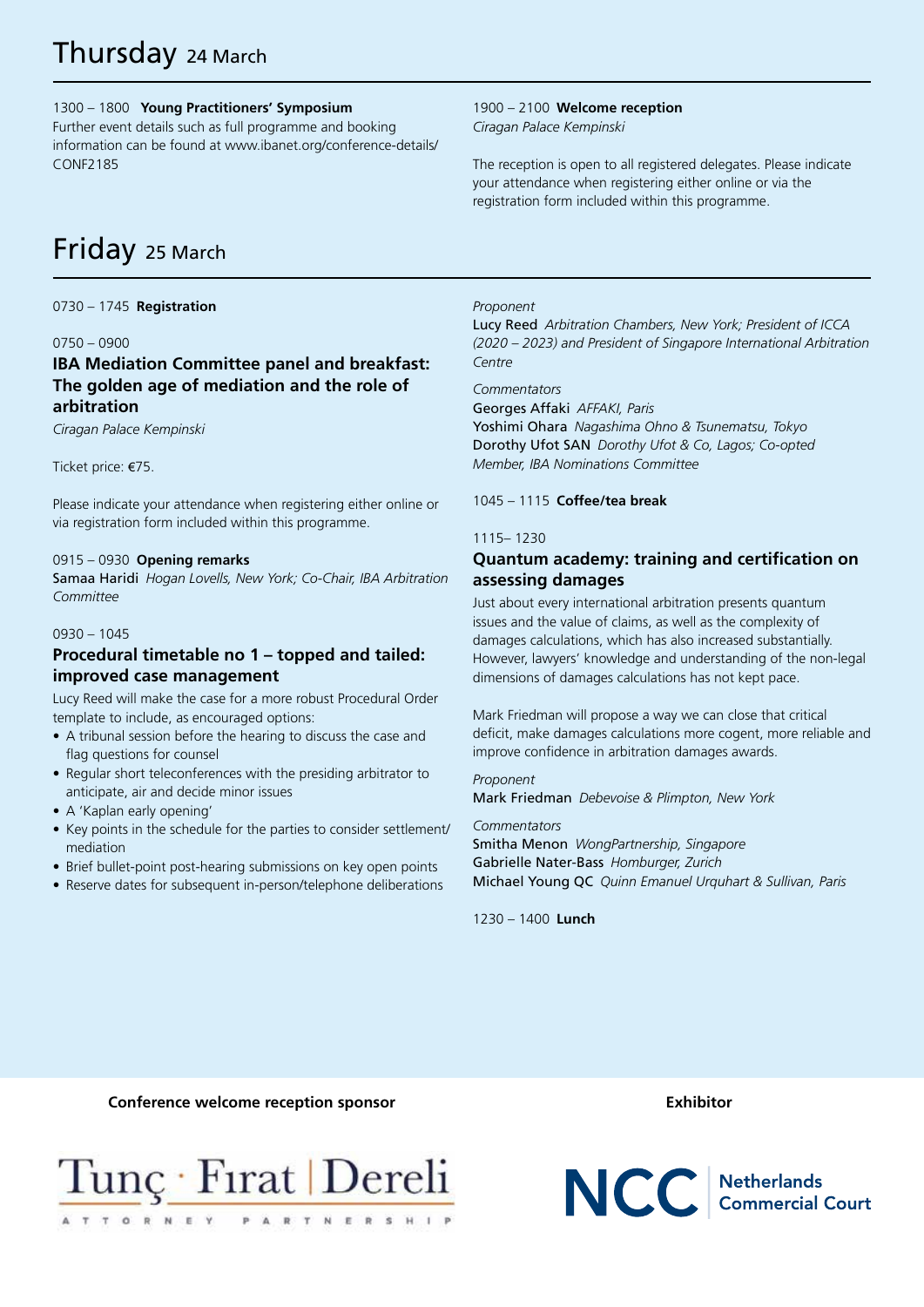1400 – 1430 **Keynote address** 

#### 1430 – 1545

## **Rethinking the justification for, preparation and presentation of witness testimony**

Witness testimony now dominates most arbitration hearings. Its preparation and presentation has become a lengthy and expensive exercise, with often extensive and heavily lawyered witness statements that require correspondingly extensive crossexamination in order to assess and (frequently) unpack the evidence being adduced.

International arbitral tribunals have become increasingly sceptical about the value of this process. In many cases, the exercise comprises substantial redundancy, and has little impact on the resolution of the case. Further, as highlighted by a recent ICC Task Force as well as a Practice Direction issued by the English Business & Property Courts, witness recollections are frequently compiled without any regard to the science and workings of human memory, such that the evidence is of little value in any event.

*Proponent* 

Toby Landau QC *Duxton Hill Chambers, Singapore* 

*Commentators*  Amani Khalifa *Freshfields Bruckhaus Deringer, Dubai; Senior Vice Chair, IBA Arab Regional Forum*  Reza Mohtashami QC *Three Crowns, London* Thomas Sebastian *Monckton Chambers, London*

1545 – 1615 **Coffee/tea break** 

### 1615 – 1730

# **Promoting diversity and inclusion through procedural rules and institutional reforms**

The international arbitration community has certainly embraced the importance of diversity, equity, and inclusion (DEI). Yet, while some progress has been made to level the playing field in terms of opportunities for diversifying the pool of lead counsel, arbitrators, and those engaged in institutional leadership, significant distortions and imbalances remain, raising serious questions amongst important constituencies regarding the legitimacy of international arbitration as a mechanism for the fair and balanced resolution of cross-border disputes.

The time has come for all stakeholders in the international arbitral process to stop tinkering around the edges of the system and to engage in frank and consequential discussions about how to advance DEI in the field of international arbitration in a meaningful way.

Arif Hyder Ali will propose procedural rules, institutional reforms and other structural measures intended to achieve significant advances in addressing the DEI deficit.

*Proponent*  Arif Hyder *Ali Dechert, Washington, DC* 

*Commentators* Domitille Baizeau *LALIVE, Geneva*  Karim Hafez *HAFEZ, Cairo*  Can Yeginsu *4 New Square Chambers, London*

#### 1730 – 1745 **Closing remarks**

Valeria Galíndez *Galíndez Arbitragem, Sao Paulo; Co-Chair, IBA Arbitration Committee*

The IBA, its officers and staff accept no responsibility for any views expressed, presentations or materials produced by delegates or speakers at the Conference.

**Supported by**







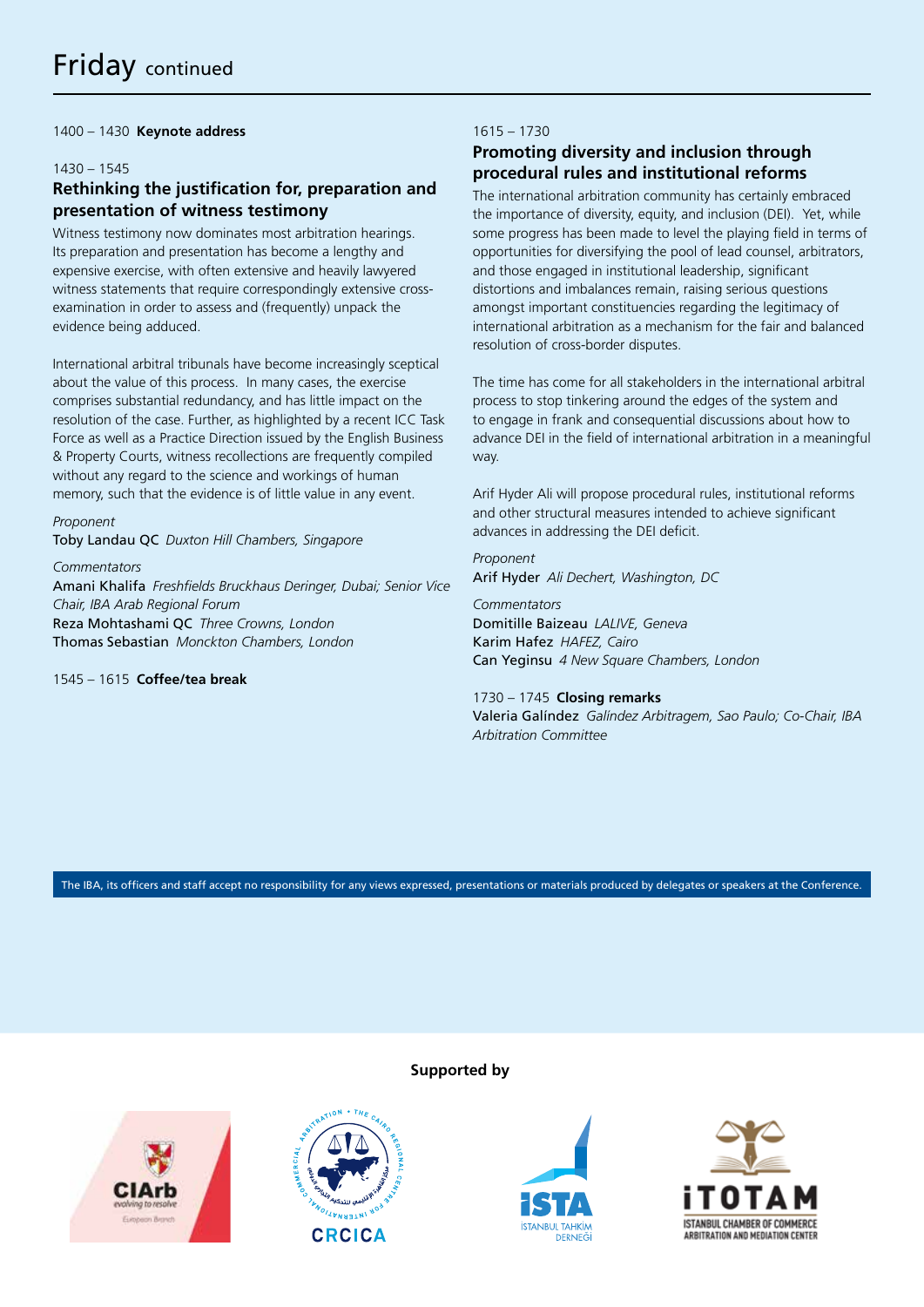# Information

#### Date

24 – 25 March 2022

#### Venue

Ciragan Place Kempinski Yıldız, Çırağan Cd No 32 34349 Istanbul, Turkey Tel: +90 212 326 46 46 Email: reservations.ciraganpalace@kempinski.com

#### Conference registration criteria

**For the protection of all delegates, to attend the conference, you will need to provide evidence acceptable to the IBA and if required, to the relevant host country authorities that shows:** 

- You have received two vaccinations against the Covid-19 virus with a WHO recognised vaccine, at least three weeks prior to attendance at the conference; **or**
- you have a negative PCR (polymerase chain reaction) test result not more than 72 hours before the conference begins (NOT a rapid lateral flow negative test). Any costs incurred for vaccinations and tests are the responsibility of the delegate.

#### **By registering for the conference you agree to the following, the delegate code of conduct and all venue precaution notifications:**

- You will not attend the conference if you are displaying any Covid-19 symptoms
- Should you develop any Covid-19 symptoms during your attendance at the conference you will immediately:
	- inform a member of IBA staff by email (confs@int-bar.org)
	- self-isolate
- comply with all local and national restrictions
- If you receive any notification from any source that you have been exposed to a Covid-19 risk, you will immediately inform a member of IBA staff and comply with local or national restrictions that may be required
- You travel at your own risk and you agree that the IBA cannot be held responsible if you contract Covid-19 during the conference or after returning from the conference
- You agree to the extent permitted by law that you shall not hold IBA responsible for: any travel costs incurred for travelling to and from the conference; any travel costs that may be irrecoverable due to the cancellation or postponement of the conference; any losses or liabilities associated with contracting Covid-19 whether on the way to, during or after the conference.
- You agree that, if asked by the relevant local or national authorities, the IBA has permission to pass on your personal information and contact details to those authorities should contact tracing be required.
- If you do not comply with the above criteria you might be refused entry to the conference.

#### Fees

*Online registrations received:*

| on or before<br>25 February | until<br>18 March |
|-----------------------------|-------------------|
| €750                        | €855              |
| €910                        | €1010             |
| €565                        | €1010             |
| €565                        | €1010             |
| €565                        | €1010             |
| €675                        | €1010             |
|                             |                   |

#### Language

All working sessions and Conference materials will be in English.

#### How to register

Register online by 18 March at **www.ibanet.org/conference-details/ CONF2064** and make payment by credit card to avail of the ten per cent online registration discount or complete the attached registration form and return it to the Conference Department at the IBA together with your proof of bank transfer payment. You should receive an email confirmation of your registration within five days; if you do not, please **contact confs@ int-bar.org.**

*Hard copy registration forms and fees received:*

|                                | on or before<br>25 February | after<br>25 February |
|--------------------------------|-----------------------------|----------------------|
| IBA member                     | €835                        | £950                 |
| Non-member *                   | €1010                       | £1125                |
| Young lawyers (under 30 years) | €625                        | £1125                |
| Academics/judges (full-time)   | €625                        | £1125                |
| Public Lawyers                 | €625                        | £1125                |
| Corporate counsel **           | €750                        | £1125                |

\* By paying the non-member fee, we welcome you as a delegate member of the IBA for the year in which this Conference is held, which entitles you to the following benefits:

1) Password access to certain parts of the IBA website.

2) Receipt of IBA E-news and access to online versions of IBA Global Insight.

3) Pay the member rate for any subsequent Conference registrations for this calendar year.

\*\* A reduced rate is offered to IBA Corporate Group Members. Please register online to obtain a 25 per cent discount on the IBA Member fee.

If you would like to become a full or general member of the IBA, which includes membership of one committee or more – and inclusion in and access to our membership directory – we encourage you to do so now in order to register for this Conference at the member rate. You can find full details of how to join at www.ibanet.org.

A reduced rate is offered to lawyers who are over the age of 65, have been an IBA member for more than 20 years and are no longer practising law www.ibanet.org

#### **Full payment must be received in order to obtain your Conference documentation.**

#### **Fees include:**

- Attendance at all working sessions
- Access to the Conference materials from the IBA website (**[www.ibanet.](http://www.ibanet.org) [org](http://www.ibanet.org)**), including any available speakers' papers submitted to the IBA before 18 March.
- Access to live delegate search
- Lunch on Friday
- Tea and coffee during breaks
- Welcome reception on 24 March

#### **Please note that registrations are not transferable.**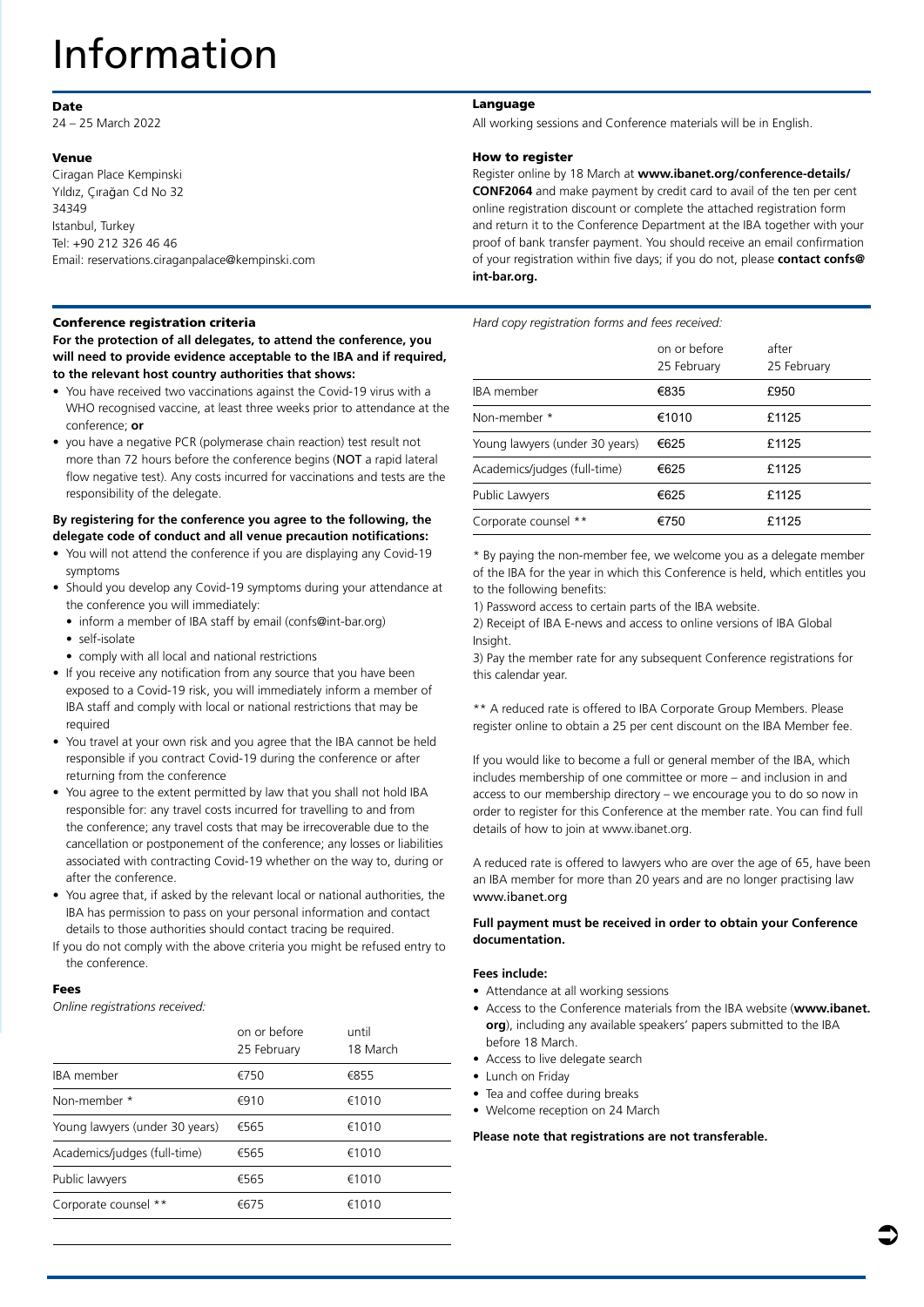#### **List of participants**

In order for your name to appear in the list of participants, your registration form must be received by 18 March at the latest.

#### **Live delegate search**

Delegates are able to use the live delegate search via the IBA website, in order to use this function delegates will need to be logged into their MyIBA. This will allow search access to up-to-date attendance lists.

#### **Registration confirmation**

Upon receipt of your payment for the Conference a confirmation email will be sent to you which contains information regarding your attendance at the Conference. You will also be able to view and download your payment information and manage your registration via your My IBA profile on the IBA website.

#### **Delegate Code of Conduct**

- Temperature (under 38 C) and vaccination checks will be operational upon arrival at the Conference venue.
- Face masks must be worn at all times in the venue. This is also subject to local or national restrictions.
- It is recommended that delegates regularly use the hand sanitisers which will be available for use at the conference.
- Delegates are recommended not to share or mix drinking or eating utensils and should dispose of any napkins and other papers or disposable products promptly in waste receptacles.
- No hard copy conference materials will be distributed. Conference programme and lists of participants will only be provided in soft copy by email.
- We request that you do not shake hands with delegates, exchange business cards or any other materials.

#### **Venue precautions (these are also subject to the host country's local and/or national requirements)**

#### **Photography and filming**

Certain sessions and/or social functions may be photographed and/or filmed and some of this content may be used for future IBA marketing materials, member communications, products or services. Should you have any concerns with regard to this, or do not wish to be featured in any of these materials please contact the IBA Marketing Department at **ibamarketing@int-bar.org.**

#### Payment of registration fees by bank transfer or BACS payment

#### Registration forms received without proof of payment will NOT be processed until proof of payment has been received.

**Euro:** by bank transfer to the IBA account at the National Westminster Bank, St James's & Piccadilly Branch, 208 Piccadilly, London W1A 2DG, United Kingdom.

SWIFT address NWBKGB2L, IBAN GB58NWBK60721106570631 Please ensure that a copy of the bank transfer details is attached to your registration form.

**Online credit card payments:** by Visa, MasterCard or American Express. No other cards are accepted.

#### PLEASE ENSURE THAT YOUR NAME AND '[CONF2064ISTANBUL]' APPEAR ON ANY TRANSFER OR DRAFT.

#### No deductions or withholdings

All fees payable to us by you in accordance with the terms contained in this 'Information' section shall be paid free and clear of all deductions or withholdings whatsoever.

If any deductions or withholdings are required by law to be made from any fees payable to us by you under the terms contained in this 'Information' section you shall pay such sum as will, after the deduction or withholding has been made, leave us with the same amount as we would have been

- Socially distanced movement and seating rules will be followed. These will comply with relevant local or national restrictions of the venue location at the time of the conference.
- Food and drink will be provided according to the relevant local or national Covid precaution requirements of the venue location at the time of the conference.
- Conference venue meeting and catering rooms will be deep cleaned prior to IBA Conferences
- Conference venue staff and IBA staff will wear face masks when moving around the venue
- AV equipment/microphones will be disinfected or have covers changed between use by different speakers

#### **Book with confidence**

- The IBA will offer a full refund if you are required to cancel your registration due to Covid related reasons; we will require written confirmation of your cancellation by the end of business on the first day of the conference.
- If the IBA needs to reschedule the event, your registration will be automatically transferred to the new date and no additional fees will be charged. If this date is not convenient for a delegate, a refund of the cost of the conference place will be available on request to the IBA.
- If the IBA is unable to reschedule the conference within 12 months of the original scheduled date, a full refund of the cost of the conference place will automatically be made to all delegates.
- Please note that the IBA will not provide refunds for any other costs incurred including any travel costs.
- If you have questions or concerns, please email confs@int-bar.org

Please note, these terms are subject to any more restrictive or different local requirements, and may be altered and amended from time to time to reflect any changes to restrictions or government requirements.

#### **Promotional literature**

Please note that no individual or organisation may display or distribute publicity material or other printed matter during the Conference, unless by prior arrangement with the IBA. Organisations and companies wishing to discuss promotional opportunities should contact the IBA Sponsorship Department at **sponsorship@int-bar.org.**

entitled to receive in the absence of any such requirement to make a deduction or withholding.

If we obtain the benefit of any tax credit or other relief by reference to any such deductions or withholdings, then we shall repay to you such amount as, after such repayment has been made, will leave us in no worse position than we would have been had no such deductions or withholdings been required.

#### Conference sell-outs

The IBA places its conferences in venues of a suitable size for each event; however, there are times when our conferences may sell out. Should this happen, prospective delegates will be informed and a waiting list will operate. The waiting list will function on a 'first come, first served' basis, subject to receiving registered delegate cancellations. The waiting list for a conference will close once it has reached ten per cent of the conference venue capacity, as it is very unlikely a place will become available. The IBA will not be liable for any travel or accommodation expenses incurred by an individual who travels to a conference without a confirmed place at the event.

#### Cancellation of registration

If cancellation is received in writing at the IBA office by **11 March 2022**  fees will be refunded less a 25 per cent administration charge. Refunds will be made minus any monies owed to the IBA.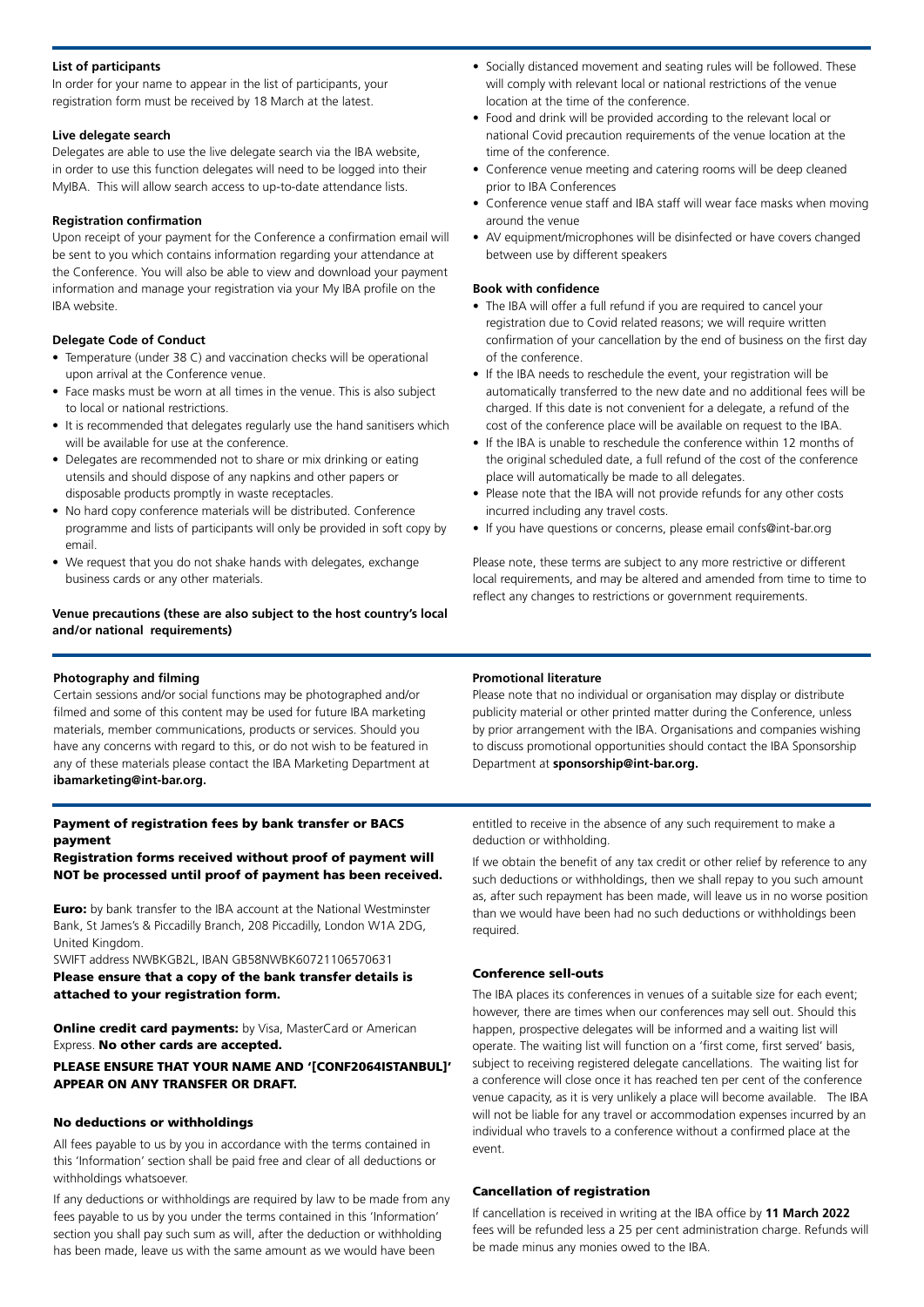We regret that no refunds can be made after this date. Registrations received after **11 March 2022** will not be eligible for any refund of fees. Please note that the IBA will however offer a full refund if you are required to cancel your registration due to Covid related reasons; we will require written confirmation of your cancellation by the end of business on the first day of the conference.

Should you have difficulties in obtaining your visa and are not able to attend the Conference this cancellation policy will still apply.

Upon submission of your completed Conference registration form to the IBA you are considered 'registered' pending payment. Please note that the cancellation terms and conditions as indicated will apply as soon as your registration is received.

Provided you have cancelled your registration to attend an IBA Conference in accordance with the terms of the 'cancellation of registration' clause included in the 'Information' section of the relevant Conference

#### Travel arrangements and visas

Participants are responsible for making their own travel arrangements. It is recommended that you check your visa requirements with your local embassy or consulate. **We are unable to dispatch visa invitation letters to support your visa application prior to receipt of your registration form and full payment of registration fees.** 

#### Please apply for your visa in good time.

#### Hotel accommodation

We do not have a room block at the conference hotel. Please contact the hotel directly to book your accommodation.

Ciragan Place Kempinski Yıldız, Çıra an Cd No 32 34349 Istanbul, Turkey Tel: +90 212 326 46 46 Email: reservations.ciraganpalace@kempinski.com

Additional accommodation options can be found on the conference webpage under the Accommodation tab.

Delegates are responsible for making accommodation reservations directly with the hotel and entering into an agreement with the hotel regarding credit card guarantees, cancellation terms and conditions, and room rates (should these differ from the special IBA rate). The IBA cannot accept responsibility for hotel accommodation disputes between a delegate and the hotel.

programme, you must then confirm to us in writing at the IBA office as soon as possible, but in no event later than one year (12 calendar months) from the date of any such Conference, all necessary details to enable any reimbursement owed to you to be paid. We regret that no refunds will be made after the date that is one year (12 calendar months) after the date of the relevant Conference.

clause included in the 'Information' section of the relevant Conference programme, you must then confirm to us in writing at the IBA office as soon as possible, but in no event later than one year (12 calendar months) from the date of any such Conference, all necessary details to enable any reimbursement owed to you to be paid. We regret that no refunds will be made after the date that is one year (12 calendar months) after the date of the relevant Conference.

#### Unauthorised accommodation agents

It has been brought to our attention that there are multiple companies contacting past attendees, claiming to represent the IBA, offering 'assistance' with registration and hotel bookings.

They are operating by cold-calling and spamming companies whose names have appeared on previous List of Participants, Programmes and Sponsorship recognition. The **only** Accommodation Agent the IBA works with is Judy Lane ICS. Judy Lane ICS do not contact delegates on behalf of the IBA without delegates making initial contact. Please ignore any communication that does not come directly from the IBA or Judy Lane ICS.

#### Disabled access

The hotel is wheelchair accessible. Please notify us if you require special assistance.

#### Social programme

1900 – 2100 **Welcome drinks reception**  *Ciragan Palace Kempinski*

The reception is open to all registered delegates. Please indicated your attendance when registering either online or via registration form included within this programme.

One place per registered delegate is permitted.

#### **Continuing Professional Development/Continuing Legal Education**

For Conference delegates from jurisdictions where CPD/CLE is mandatory, the IBA will provide a Certificate of Attendance for the Conference. Subject to CPD/ CLE requirements, Conference delegates can use this to obtain the relevant number of hours' accreditation. The number of CPD/CLE hours available may vary depending on the rules applied by the members' bar association/law society on time recording criteria.

A Certificate of Attendance is available to Conference delegates on request. Please ask at the IBA Conference registration desk for information on how to obtain the certificate.

#### **IBA Harassment Policy**

IBA IBA conferences provide unrivalled professional development and network-building opportunities for international legal practitioners and their professional associates. The IBA values the participation of every delegate and member of the IBA and wants all attendees to have an enjoyable and fulfilling experience. Accordingly, all Conference attendees are expected to show respect and courtesy to other attendees, IBA staff and those involved with hosting the events throughout the Conference and at all Conference events, receptions, and parties, whether officially organised by the IBA or others. All delegates, guests, attendees, speakers, exhibitors, staff and volunteers at any IBA event are required to conform to the IBA Harassment Policy.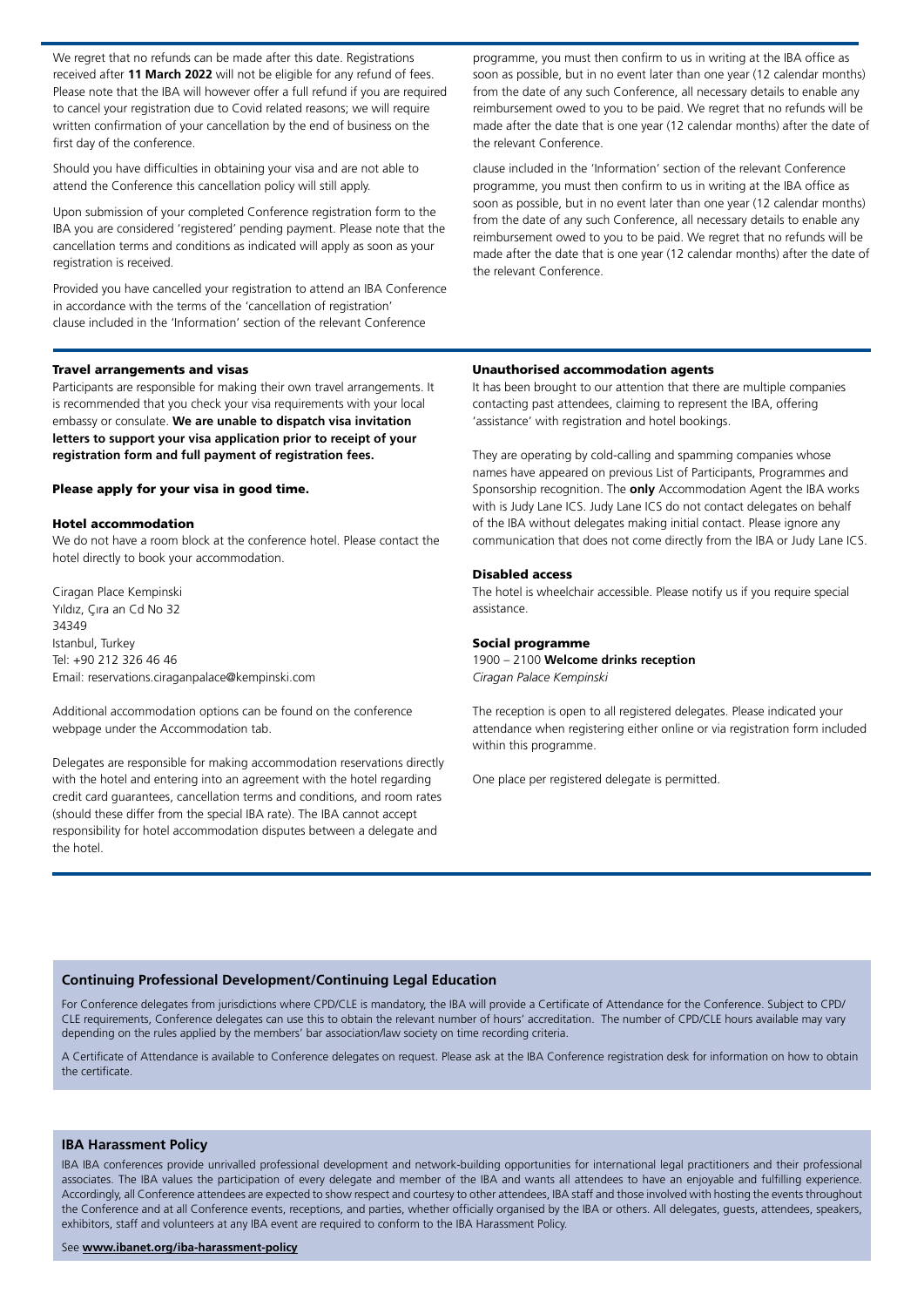# Registration form

# **23rd Annual IBA Arbitration Day**



**Innovation 360: new and novel ideas for the practice of arbitration – critically tested**

# 24-25 March 2022, Ciragan Palace Kempinski, Istanbul, Turkey

Please read the 'Information' section before completing this form and return it together with your bank transfer/cheque to the Conference Department at the address below.

> REGISTER ONLINE AT **[WWW.IBANET.ORG/CONFERENCE-DETAILS/CONF2](https://www.ibanet.org/conference-details/CONF2069)064** TO MAKE IMMEDIATE AND SECURE PAYMENT BY CREDIT CARD AND OBTAIN A TEN PER CENT DISCOUNT ON THE FEES BELOW

#### **PERSONAL DETAILS** *(Please attach your business card or write in block capitals)*

|  |  | Date of birth ________________________ |  |
|--|--|----------------------------------------|--|
|  |  |                                        |  |
|  |  |                                        |  |
|  |  |                                        |  |
|  |  |                                        |  |
|  |  |                                        |  |

#### **SPECIAL DIETARY REQUIREMENTS**

If you have special dietary requirements, due to allergen intolerances, medical, religious reasons or a life choice, please specify the requirement below. The IBA is unable to cater for dietary requirements other than for the above reasons.

Please tick box if you have allergen intolerances and specify

Please state all other dietary requirements clearly, i.e. I am a vegetarian; I do not eat red meat.

\_\_\_\_\_\_\_\_\_\_\_\_\_\_\_\_\_\_\_\_\_\_\_\_\_\_\_\_\_\_\_\_\_\_\_\_\_\_\_\_\_\_\_\_\_\_\_\_\_\_\_\_\_\_\_\_\_\_\_\_\_\_\_\_\_\_\_\_\_\_\_\_\_\_\_\_\_\_\_\_\_\_\_\_\_\_\_\_\_\_\_\_\_\_\_\_\_\_\_\_\_\_\_\_\_\_\_\_\_\_\_\_\_\_\_\_\_\_\_\_\_\_\_\_\_\_\_\_\_\_\_ *Disclosure of dietary information denotes you have agreed to the IBA sharing this information with relevant third parties who are providing catering on our behalf.*

#### TO OBTAIN A TEN PER CENT DISCOUNT ON THE FEES BELOW, PLEASE REGISTER BY 18 MARCH 2022 ONLINE AT [WWW.IBANET.ORG/CONFERENCE-DETAILS/CON](https://www.ibanet.org/conference-details/CONF2069)F2064 IBA MEMBERS CAN REGISTER ONLINE BY 25 FEBRUARY 2022 FOR €750. PLEASE SEE 'INFORMATION' FOR FURTHER ONLINE REGISTRATION DETAILS.

| HARD COPY REGISTRATION FORMS AND FEES RECEIVED:       | on or before 25 February | after 25 February | amount payable |
|-------------------------------------------------------|--------------------------|-------------------|----------------|
| IBA member                                            | €835                     | €950              | €              |
| Non-member*                                           | €1010                    | €1125             | €              |
| Young lawyers (under 30 years)                        | €625                     | €1125             | €              |
| Academics/judges (full-time)                          | €625                     | €1125             | €              |
| Public lawyers                                        | €625                     | €1125             | €              |
| Corporate counsel**                                   | €750                     | €1125             | €              |
| <b>Social functions</b>                               | Price                    |                   |                |
| <b>IBA Mediation Committee</b><br>panel and breakfast |                          | €75               | €              |
| Welcome reception                                     |                          | <b>FREE</b>       |                |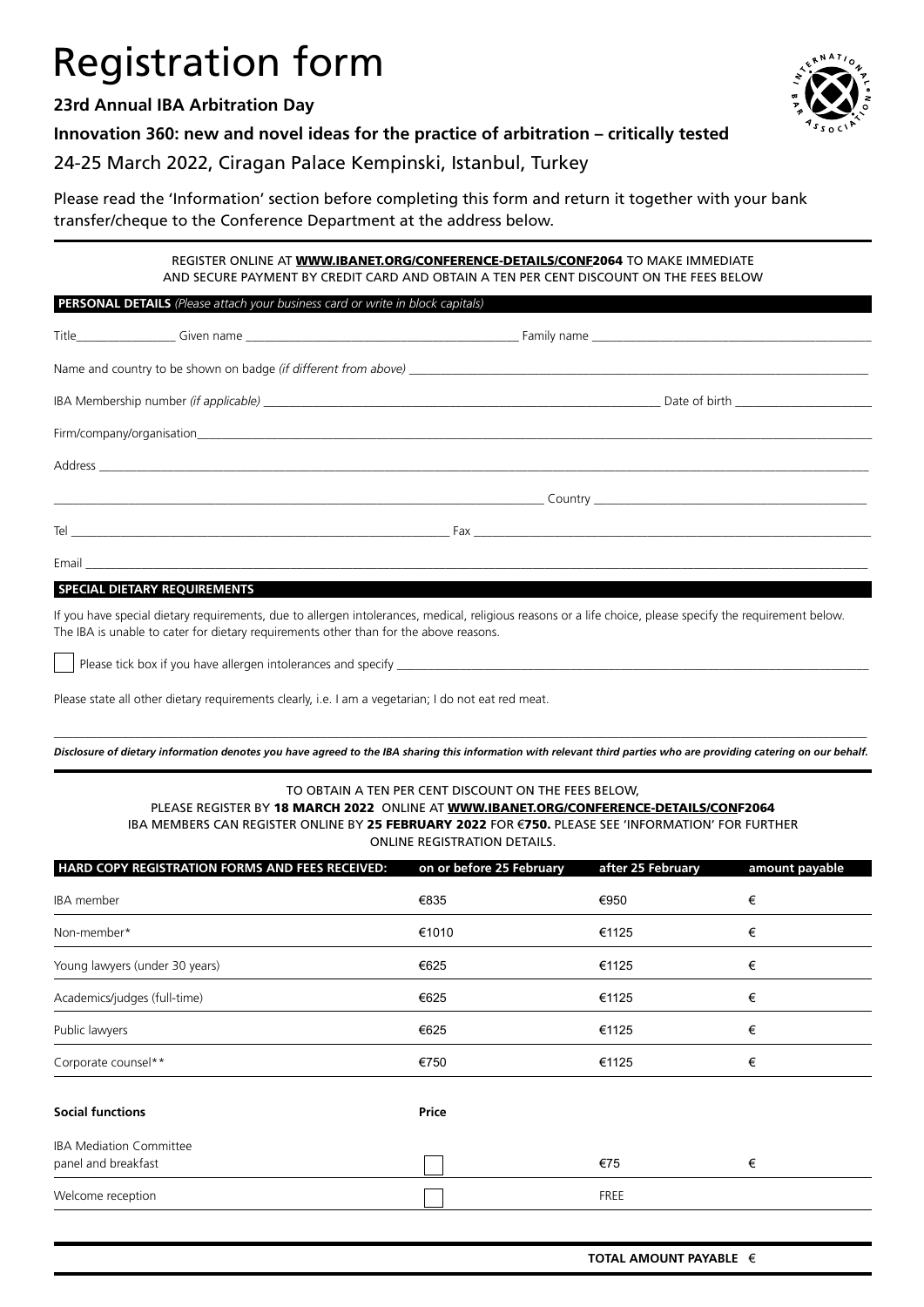\*JOIN THE IBA TODAY AND REGISTER FOR THIS CONFERENCE AT THE IBA MEMBER RATE. PLEASE FIND THE MEMBERSHIP APPLICATION FORM AT **[WWW.IBANET.ORG.](http://www.ibanet.org)**

\*\* A REDUCED RATE IS OFFERED TO IBA CORPORATE GROUP MEMBERS. PLEASE REGISTER ONLINE TO OBTAIN A 25 PER CENT DISCOUNT ON THE IBA MEMBER FEE.

A REDUCED RATE IS OFFERED TO LAWYERS WHO ARE OVER THE AGE OF 65, HAVE BEEN AN IBA MEMBER FOR MORE THAN 20 YEARS AND ARE NO LONGER PRACTISING LAW. PLEASE CONTACT THE IBA OFFICE FOR FURTHER INFORMATION.

#### FULL PAYMENT MUST BE RECEIVED IN ORDER TO PROCESS YOUR REGISTRATION. PLEASE NOTE THAT REGISTRATIONS ARE NOT TRANSFERABLE.

#### **METHODS OF PAYMENT**

#### **By credit card**

Register online at **[www.ibanet.org/conference-details/CONF2064](http://www.ibanet.org/conference-details/CONF2064)** and make immediate and secure payment by credit card **Note:** please do not send your credit card details on the registration form or within an email or fax.

#### **By bank transfer and cheque/draft**

**Registration forms received without proof of payment will NOT be processed until proof of payment has been received.**

**Euro:** by bank transfer to the IBA account at the National Westminster Bank, St James's & Piccadilly Branch, 208 Piccadilly, London W1A 2DG, United Kingdom.

SWIFT address NWBKGB2L, IBAN GB58NWBK60721106570631

#### **Please ensure that a copy of the bank transfer details is attached to your registration form.**

| WHERE DID YOU FIRST HEAR ABOUT THIS CONFERENCE? |                                                              |                       |                 |               |  |  |
|-------------------------------------------------|--------------------------------------------------------------|-----------------------|-----------------|---------------|--|--|
| <b>IBA CONFERENCE</b>                           | OTHER CONFERENCE                                             | <b>DIRECT MAIL</b>    | <b>INTERNET</b> | ADVERTISEMENT |  |  |
| <b>EMAIL</b>                                    | <b>EDITORIAL</b>                                             | <b>RECOMMENDATION</b> | OTHER           |               |  |  |
|                                                 | Please provide further details, quoting code (if applicable) |                       |                 |               |  |  |

*\_\_\_\_\_\_\_\_\_\_\_\_\_\_\_\_\_\_\_\_\_\_\_\_\_\_\_\_\_\_\_\_\_\_\_\_\_\_\_\_\_\_\_\_\_\_\_\_\_\_\_\_\_\_\_\_\_\_\_\_\_\_\_\_\_\_\_\_\_\_\_\_\_\_\_\_\_\_\_\_\_\_\_\_\_\_\_\_\_\_\_\_\_\_\_\_\_\_\_\_\_\_\_\_\_\_\_\_\_\_\_\_\_\_\_\_\_\_\_\_\_\_\_\_\_\_\_\_\_\_\_*

*\_\_\_\_\_\_\_\_\_\_\_\_\_\_\_\_\_\_\_\_\_\_\_\_\_\_\_\_\_\_\_\_\_\_\_\_\_\_\_\_\_\_\_\_\_\_\_\_\_\_\_\_\_\_\_\_\_\_\_\_\_\_\_\_\_\_\_\_\_\_\_\_\_\_\_\_\_\_\_\_\_\_\_\_\_\_\_\_\_\_\_\_\_\_\_\_\_\_\_\_\_\_\_\_\_\_\_\_\_\_\_\_\_\_\_\_\_\_\_\_\_\_\_\_\_\_\_\_\_\_\_*

The International Bar Association would like to keep in touch with you about relevant news, events, publications and membership. You can opt out of receiving information at any time by emailing **member@int-bar.org** or by logging into My IBA and updating your preferences. Your details will be included in the list of participants. If you do not want your details to be included in the list, please email **confs@int-bar.org**.

For further details on how your data is used and stored: **[www.ibanet.org/web\\_privacy\\_policy.aspx](http://www.ibanet.org/web_privacy_policy.aspx)**.

#### **PLEASE SEND THE COMPLETED FORM TO INTERNATIONAL BAR ASSOCIATION:**

#### **Conference Department**

5 Chancery Lane, London WC2A 1LG, United Kingdom Tel: +44 (0)20 7842 0090 Email: confs@int-bar.org [www.ibanet.org](http://www.ibanet.org)